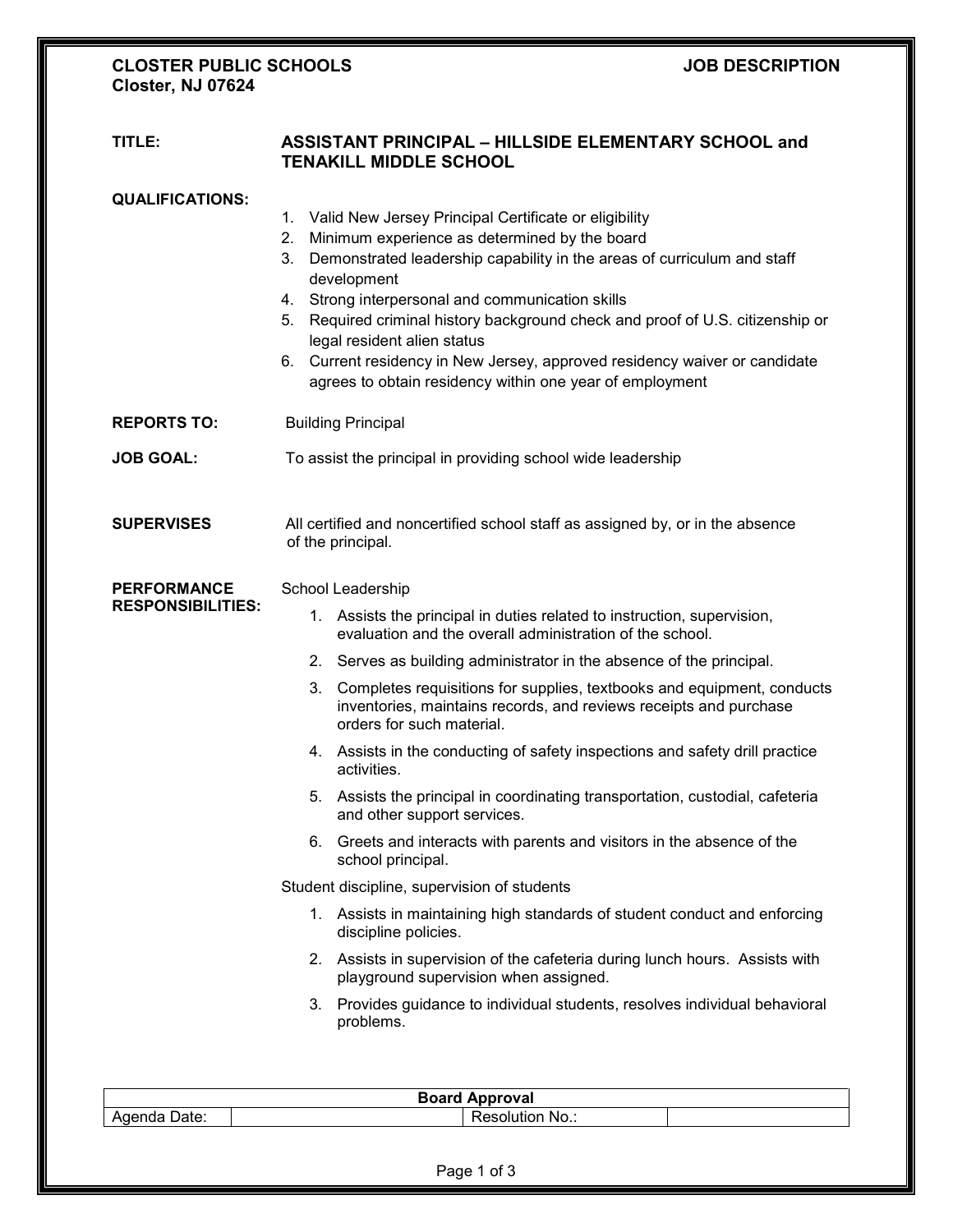## **CLOSTER PUBLIC SCHOOLS JOB DESCRIPTION Closter, NJ 07624**

Record-keeping, reporting and scheduling

- 1. Supervises the reporting and monitoring of student attendance, and works with the attendance supervisor for investigative follow-up actions.
- 2. Assists in the preparation of required reports of violence, vandalism, substance abuse, and possession of firearms.
- 3. Assists in scheduling and coordinating all health examinations.
- 4. Performs such record-keeping and reporting functions as the principal may direct.

### Interaction with school staff

- 1. Supervises teachers and departments as assigned by the principal.
- 2. Supervises extracurricular programs, assembly programs and assignment of faculty members to assist at school functions.
- 3. Coordinates and supervises special programs funded by the state or federal government, and assists the business administrator in grant application, implementation, and submission of final reports.
- 4. Makes recommendations to the principal for changes in policies, personnel practices and other such matters that may result in a more effective school administration.
- 5. Meets on a regular basis with principal, grade and department leaders, and subject area, special area and guidance directors for the purpose of maintaining ongoing supervision of the coordination and implementation of the district curriculum.
- 6. Conducts classroom observations and provides supervision/evaluation of teachers and non-certified staff as requested by building principals or central office administrative staff.

#### Curriculum & Instruction

- 1. Works with Northern Valley Curriculum Center, school principal, grade and department leaders, and teachers to implement the curriculum and instructional plan for the grade levels within the school.
- 2. Studies, evaluates, and, as appropriate, recommends to the superintendent the adoption of new instructional materials, methods and programs, including tutoring and remedial instruction.
- 3. Provides leadership in the development of the instructional program for the school's instructional program and achievement of the New Jersey Student Learning Standards and district goals and objectives.
- 4. Assists in the implementation of the school's professional development program for the instructional staff and assists the principal in recommending teacher attendance at conferences and participation in other professional growth activities.

## Information and Resources

- 1. Secures and makes available to the staff samples of various instructional materials, textbooks and curriculum guides.
- 2. Coordinates the selection of textbooks and instructional materials for the